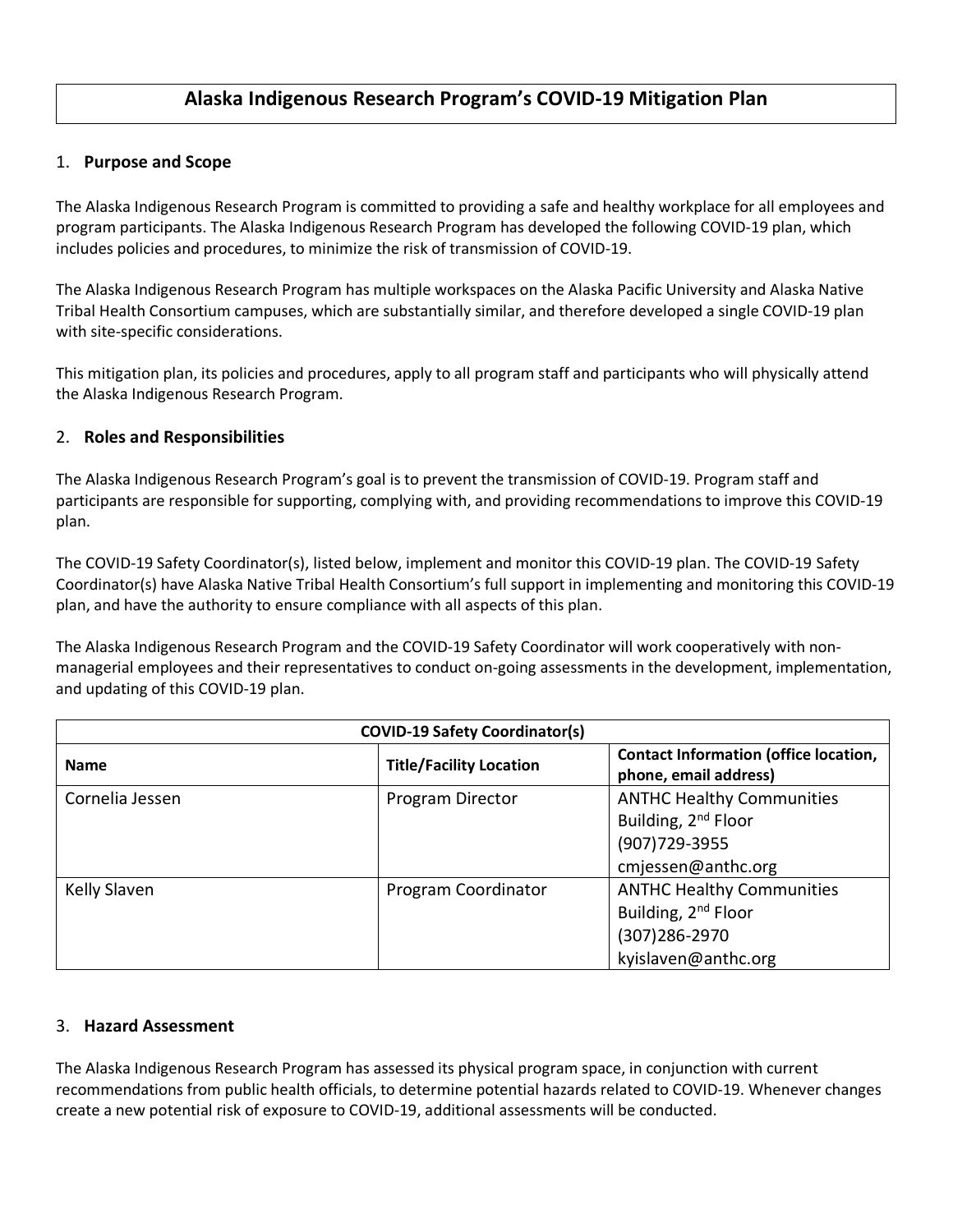The Alaska Indigenous Research Program has addressed hazards identified by the assessment, and included policies and procedures to minimize COVID-19 related risk to the greatest extent possible for each employee and program participant. These policies and procedures are as follows:

# *COVID-19 Testing and Symptom Screening*

Program participants will complete a digital screening for COVID-19 symptoms one day prior to program commencement, utilizing the program's Whova platform.

Participants may not physically attend the program if they:

- Currently have symptoms of COVID-19 (i.e. cough, fever, chills, diarrhea, sore throat, loss of sense of taste or smell),
- Have tested positive in the last 10 days,
- Have been exposed to someone with COVID-19 in the past 14 days, and/or
- Previously had symptoms, but less than 10 days have passed since the onset of symptoms, and less than 3 days have passed without fever.

Program participants traveling into Anchorage by plane will be required to produce a negative COVID-19 rapid antigen or molecular COVID-19 test such as a polymerase chain reaction (PCR) test.

### *Vaccination*

The Alaska Indigenous Research Program requires employees and program participants to be fully vaccinated for COVID-19 as a part of a multi-layered infection control approach.

In accordance with the Center for Disease Control and Prevention, an individual is considered fully vaccinated:

- 14 days after the second dose of a two-dose series, such as the Pfizer or Moderna vaccines
- 14 days after a single-dose vaccine, such as the Johnson & Johnson's Janssen vaccine

The Alaska Indigenous Research Program will verify each participant meets the criteria for full vaccination against COVID-19 at the beginning of each program week. Participants will be required to show a physical or digital copy of their vaccination card prior to physical admittance to the program. If a participant cannot provide proof of vaccination against COVID-19, they will not be allowed to physically participate in the program.

#### *Universal Masking and Physical Distancing*

Facemasks are required whenever people gather on the Alaska Pacific University and Alaska Native Tribal Health Consortium campuses. All employees and participants must wear facemasks over the nose and mouth when indoors and when occupying a vehicle with another person for program purposes. Policies and procedures for facemasks will be implemented, along with the other provisions, as part of a multi-layered infection control approach.

The following are exceptions to the Alaska Indigenous Research Program's requirements for facemasks:

- 1. When a person is alone in a room.
- 2. While a person is eating and drinking within the program space, provided each person is at least 3 feet away from any other person, or separated from other people by a physical barrier.
- 3. When it is important to see a person's mouth (e.g., communicating with an individual who is deaf or hard of hearing) and the conditions do not permit a facemask that is constructed of clear plastic (or includes a clear plastic window). When this is the case, the Alaska Indigenous Research Program will ensure that each employee wears an alternative, such as a face shield, if the conditions permit.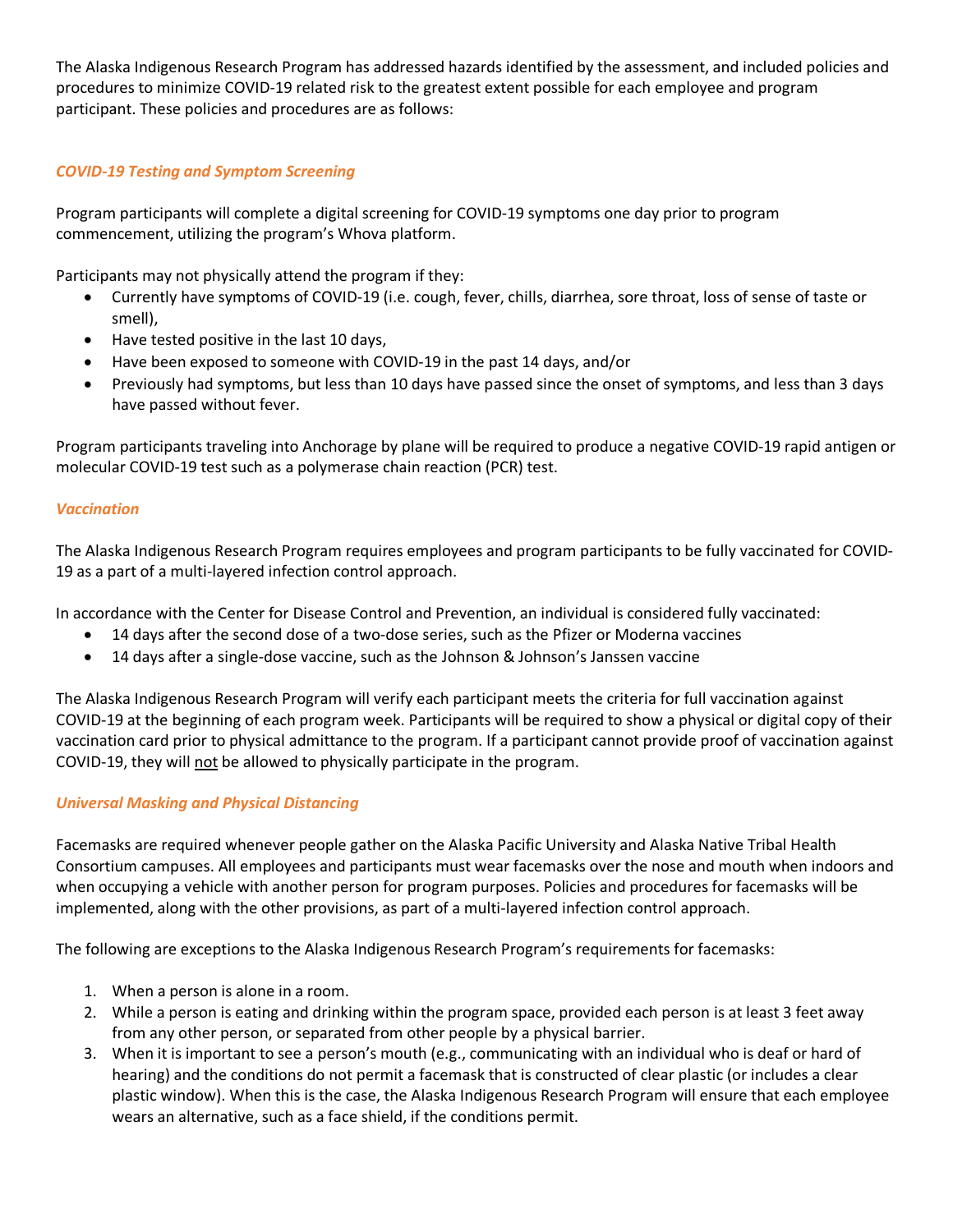The Alaska Indigenous Research Program will ensure that all participants are separated by at least 3 feet when indoors, unless it can be demonstrated that such physical distance is not feasible for a specific activity. Where maintaining 3 feet of physical distance is not feasible, the Alaska Indigenous Research Program will ensure employees are as far apart from other people as possible.

The Alaska Indigenous Research Program, Alaska Pacific University, and the COVID-19 Safety Coordinator(s) will work collaboratively with other employees and their representatives to assess physical distancing within the program space.

### *Cleaning and Disinfection*

The Alaska Indigenous Research Program and Alaska Pacific University will implement policies and procedures for cleaning, disinfection, and hand hygiene, as part of a multi-layered infection control approach. The Alaska Indigenous Research Program and the COVID-19 Safety Coordinator(s) will work collaboratively with Alaska Pacific University representatives and custodial staff to implement cleaning, disinfection, and hand hygiene within the program space.

The Alaska Indigenous Research Program will provide alcohol-based hand rub that is at least 60% alcohol as well as disinfectant wipes if program participants would like to wipe down their areas before sessions begin.

#### *Recordkeeping*

The Alaska Indigenous Research Program will establish and maintain an electronic record of program participants and employees. In the event a COVID-19 exposure or positive COVID-19 case occurs during the program, this record will be use to notify participants for contact tracing and quarantine purposes.

# *COVID-19 Exposure and Notification*

Alaska Indigenous Research Program employees and participants will promptly notify the COVID-19 Safety Coordinator(s) if:

- They test positive for COVID-19 or been diagnosed with COVID-19 by a licensed healthcare provider,
- Are told by a licensed healthcare provider that they are suspected to have COVID-19.
- Are experiencing symptoms of COVID-19 such as cough, headache, congestion, chills, fever, muscle aches and recent loss of taste and/or smell with no other explanation; or
- Are experiencing both fever (≥100.4° F) and new unexplained cough associated with shortness of breath.

The Alaska Indigenous Research Program will notify staff, program participants, and partners at Alaska Pacific University if they are exposed to a person who is COVID-19 positive, as described below.

When the Alaska Indigenous Research Program is notified that a person who has been in the program space (including employees, guest speakers, participants, vendors, contractors, delivery people and other visitors, or other nonemployees) is COVID-19 positive, the COVID-19 Safety Coordinator(s) will, within 24 hours:

- Notify each employee and participant that they have been in close contact with the person with COVID-19.
- The notification must state the fact that participants were in close contact with someone with COVID-19 along with the date(s) the contact occurred.
- Notifications will not include the name, contact information, or occupation of the COVID-19 positive person.

Note: Close contact means being within 6 feet of the person for a cumulative total of 15 minutes or more over a 24-hour period during the person's potential transmission period. The potential transmission period runs from 2 days before the person felt sick (or, if not showing symptoms, 2 days before testing) until the time the person is isolated.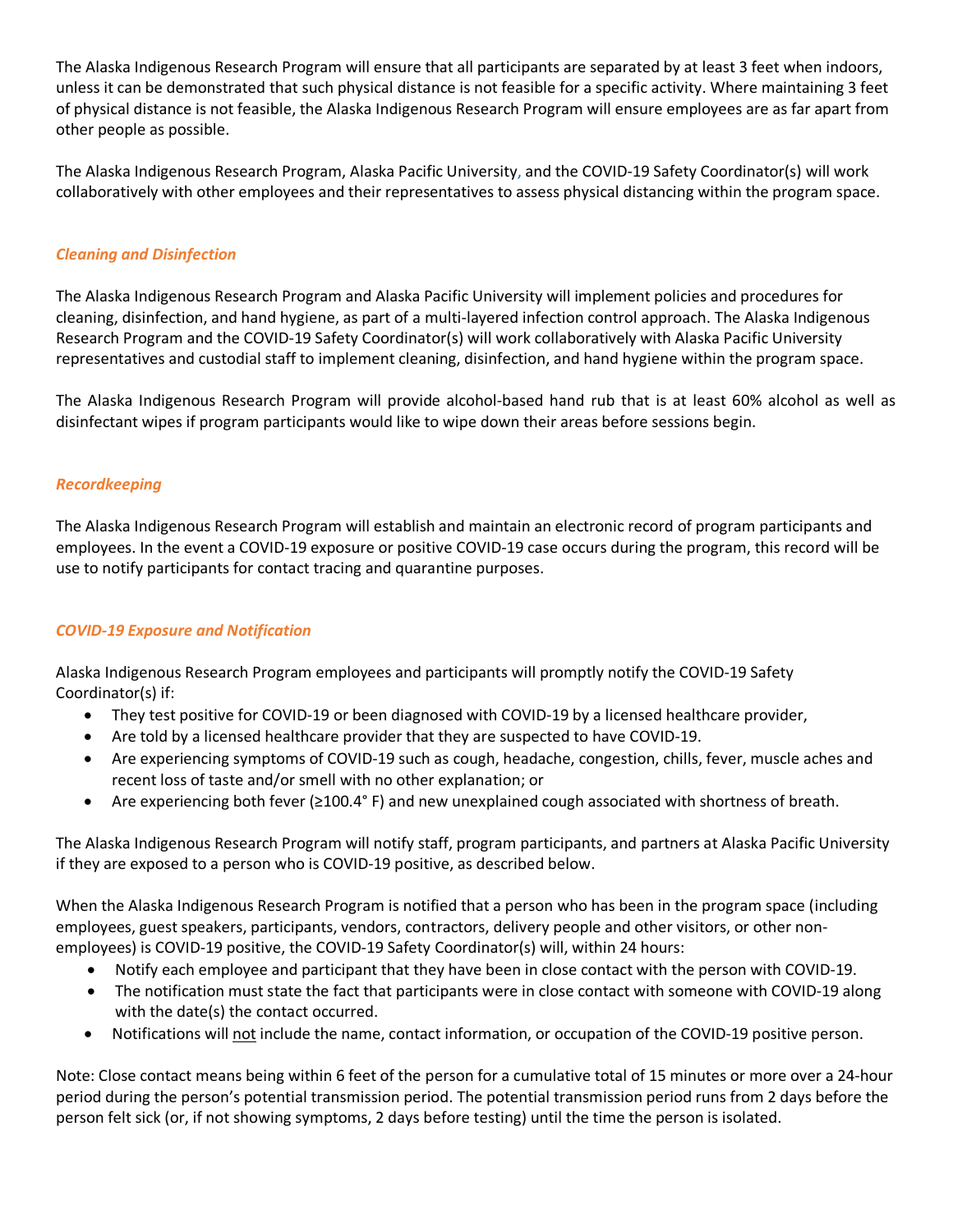### Medical Removal from the Program

The Alaska Indigenous Research Program will remove employees, participants, and other guests from the program's physical space if:

- The person is COVID-19 positive (i.e., confirmed positive test for, or has been diagnosed by a licensed healthcare provider with, COVID-19);
- The person has been told by a licensed healthcare provider that they are suspected to have COVID-19;
- The person is experiencing symptoms of COVID-19 such as cough, headache, congestion, chills, fatigue, muscle aches, and recent loss of taste and/or smell with no other explanation; or
- The person is experiencing both a fever of at least 100.4°F and new unexplained cough associated with shortness of breath.

Individuals removed because they are COVID-19 positive will not be allowed to return until they meet the return-toprogram criteria discussed below. Individuals who were removed because a licensed healthcare provider has told them that they are suspected to have COVID-19, or are experiencing symptoms as discussed above will not be allowed to return until they meet the return-to-program criteria discussed below or produce a negative COVID-19 polymerase chain reaction (PCR) test. If the individual tests negative, they can return to the program immediately. If the individual tests positive or refuses a test, they must remain excluded from the program until the return-to-program criteria below are met. If the person refuses to take a PCR test, the Alaska Indigenous Research Program will keep the person removed from the physical program, but is not obligated to provide the benefits such as paid housing, paid meals, or fund to cover changes in airfare.

Individuals physically removed from the program may attend virtually using the Whova platform until they meet the return-to-program criteria outlined below.

# Return to Program Criteria

The Alaska Indigenous Research Program will only allow individuals who have been removed from the program to return in accordance with guidance from a licensed healthcare provider or in accordance with the CDC's ["Isolation Guidance"](https://www.osha.gov/sites/default/files/CDC) and ["Return to Work Healthcare Guidance.](https://www.osha.gov/sites/default/files/CDC)" Pursuant to CDC guidance, symptomatic individuals may return to the program after all the following are true:

- At least 10 days have passed since symptoms first appeared, and
- At least 24 hours have passed with no fever without fever-reducing medication, and
- Other symptoms of COVID-19 are improving (loss of taste and smell may persist for weeks or months and need not delay the end of isolation).

If an individual has severe COVID-19 or an immune disease, they will follow the guidance of a licensed healthcare provider regarding return to the program.

Pursuant to CDC guidance, asymptomatic individuals may return to the program after at least 10 days have passed since a positive COVID-19 test. If an individual receives guidance from a healthcare provider that the employee may not return to the program, they must follow that guidance.

# 4. **Monitoring Effectiveness**

The Alaska Indigenous Research Program and the COVID-19 Safety Coordinator(s) will work collaboratively with employees and their representatives to monitor the effectiveness of this COVID-19 plan to ensure ongoing progress and